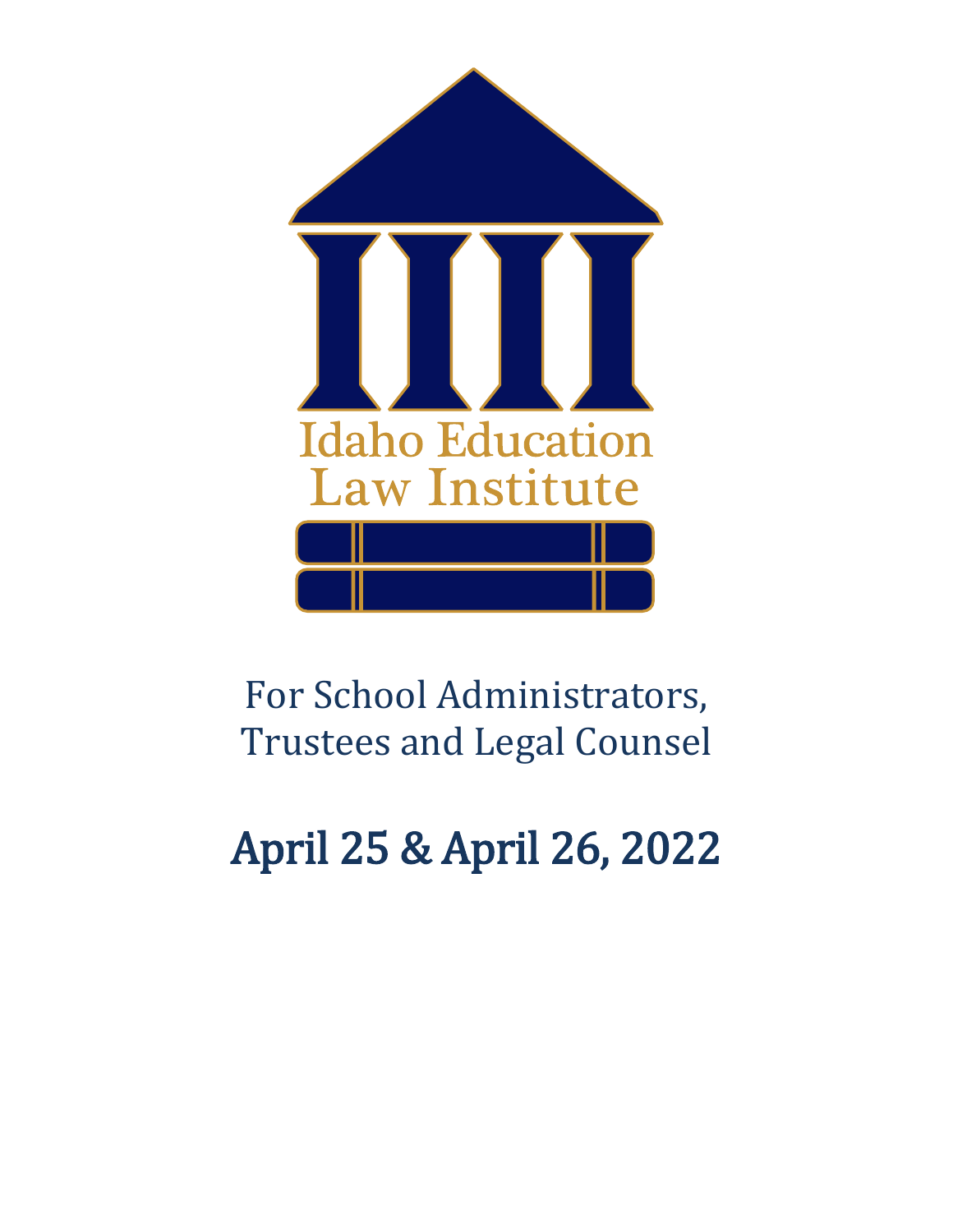**Presented by:**



#### **ANDERSON, JULIAN & HULL, LLP ATTORNEYS & COUNSELORS AT LAW**

#### **Sessions:**

- 皿 **EDUCATION EMPLOYMENT LAW**
- 血 **PUBLIC RECORDS UNDER IDAHO LAW**
- **EXPANDING CONSTITUTIONAL RIGHTS OF STUDENTS: FREE SPEECH, SEARCH AND SEIZURE AND TRANSGENDER STATUS WITH BRIEF UPDATE ON COVID PROTOCOLS AND RELATED LEGAL ISSUES**
- $\text{NUTS}$  **AND BOLTS OF COMPLYING WITH THE LEGAL REQUIREMENTS OF A TITLE IX INVESTIGATION**
- 血 **UPDATES ON SCHOOL FUNDING: STATE AND FEDERAL FUNDS**
- 血 **PANEL DISCUSSION AND OPEN ISSUES**
- 血 **STUDENT TRANSPORTATION – A RISK MANAGEMENT PERSPECTIVE**
- 皿 **LEGAL REQUIREMENTS TO PROPERLY FUND PUBLIC EDUCATION**
- 血 **SPECIAL EDUCATION: DISCIPLINE ISSUES FOR STUDENTS WHO ARE ON IEPS**
- **HIRING RETIRED CERTIFIED EMPLOYEES – DO'S AND DON'TS FROM THE LITIGATION PERSPECTIVE**
- 血 **LEGAL ISSUES STEMMING FROM ACTIVE SHOOTER SCENARIOS**
- 皿 **LEGAL PANEL / NOTES**

The Institute is designed to facilitate interactive participation. A significant portion of the Institute is dedicated to answering questions, discussing issues and solving school district problems. Attendees will have the opportunity to review with legal practitioners and experts in education, current legal issues that have a significant impact on Idaho public schools. An emphasis will be placed on strategies for developing policies and procedures for adhering to legal mandates and preventing situations that may give rise to liability. Neither audio nor video recording of this Institute is permitted.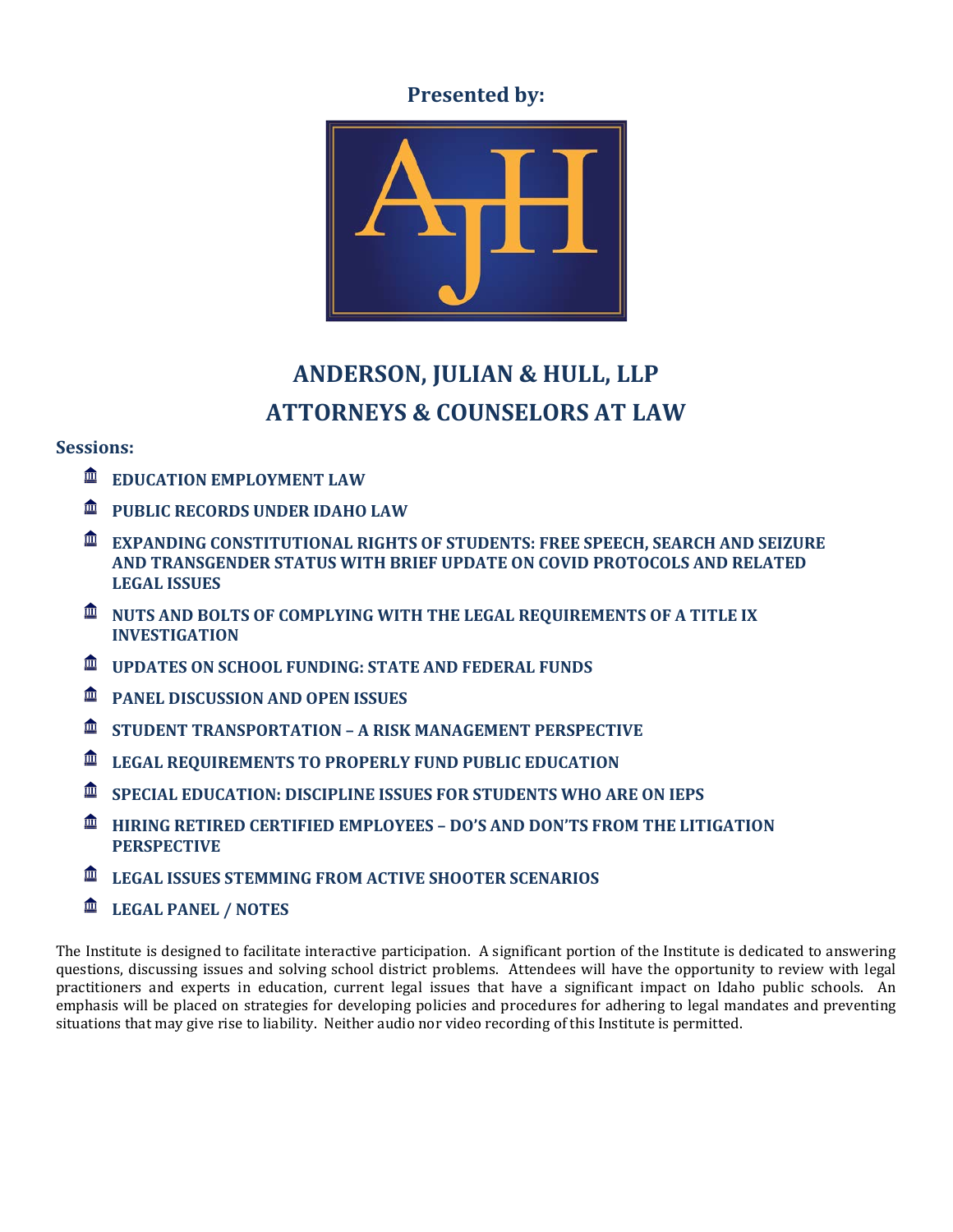

## Monday, April 25, 2022

| 7:00 a.m. - 8:30 a.m.      | REGISTRATION: First floor, room 100 C of the Boise Centre on the Grove<br>Beverages, bagels, fruit & muffins provided                                                                                                                  |
|----------------------------|----------------------------------------------------------------------------------------------------------------------------------------------------------------------------------------------------------------------------------------|
| 8:30 a.m. - 9:30 a.m.      | <b>Education Employment Law</b><br>Presentation by Brian K. Julian, Esq. & Amy G. White, Esq.                                                                                                                                          |
| 9:30 a.m. - 10:15 a.m.     | <b>Public Records Under Idaho Law</b><br>Presentation by Brian P. Kane, Esq.                                                                                                                                                           |
| $10:15$ a.m. $-10:30$ a.m. | BREAK: Beverages, bagels & muffins provided                                                                                                                                                                                            |
| 10:30 a.m. - 12:00 p.m.    | <b>Expanding Constitutional Rights of Students: Free Speech, Search and</b><br><b>Seizure and Transgender Status</b>                                                                                                                   |
|                            | <b>Brief Update on COVID Protocols and Related Legal Issues</b><br>Presentation by Amy G. White, Esq. & Anne S. Magnelli, Esq.                                                                                                         |
| 12:00 p.m. $-$ 1:00 p.m.   | LUNCH SESSION: A Recap of the 2020 Legislative Session<br>Located in Room 100 A (formerly known as the Eagle/Hawk Room)<br>Luncheon with Presentation by Misty Swanson and Quinn Perry of the<br><b>Idaho School Board Association</b> |
| $1:15$ p.m. $- 2:15$ p.m.  | Nuts and Bolts of Complying with the Legal Requirements of a Title IX<br>Investigation<br>Presentation by James R. Stoll, Esq.                                                                                                         |
| $2:15$ p.m. $- 2:30$ p.m.  | <b>BREAK:</b> Beverages and pastries provided                                                                                                                                                                                          |
| 2:30 p.m. - 3:30 p.m.      | <b>Updates on School Funding: State and Federal Funds</b><br>Presentation by Julie Oberle and Karen Seay                                                                                                                               |
| 3:30 p.m. - 4:30 p.m.      | <b>Panel Discussion and Open Issues</b><br>Presentation by Brian K. Julian, Esq.; Amy G. White, Esq.,<br>Bret Walther, Esq., Chris Hansen, Esq.; Scott Marotz, Esq.,<br>Anne Magnelli, Esq., and James Stoll, Esq.                     |

DRAWING: Two \$50.00 Amazon.com Gift Cards [Must be present to win]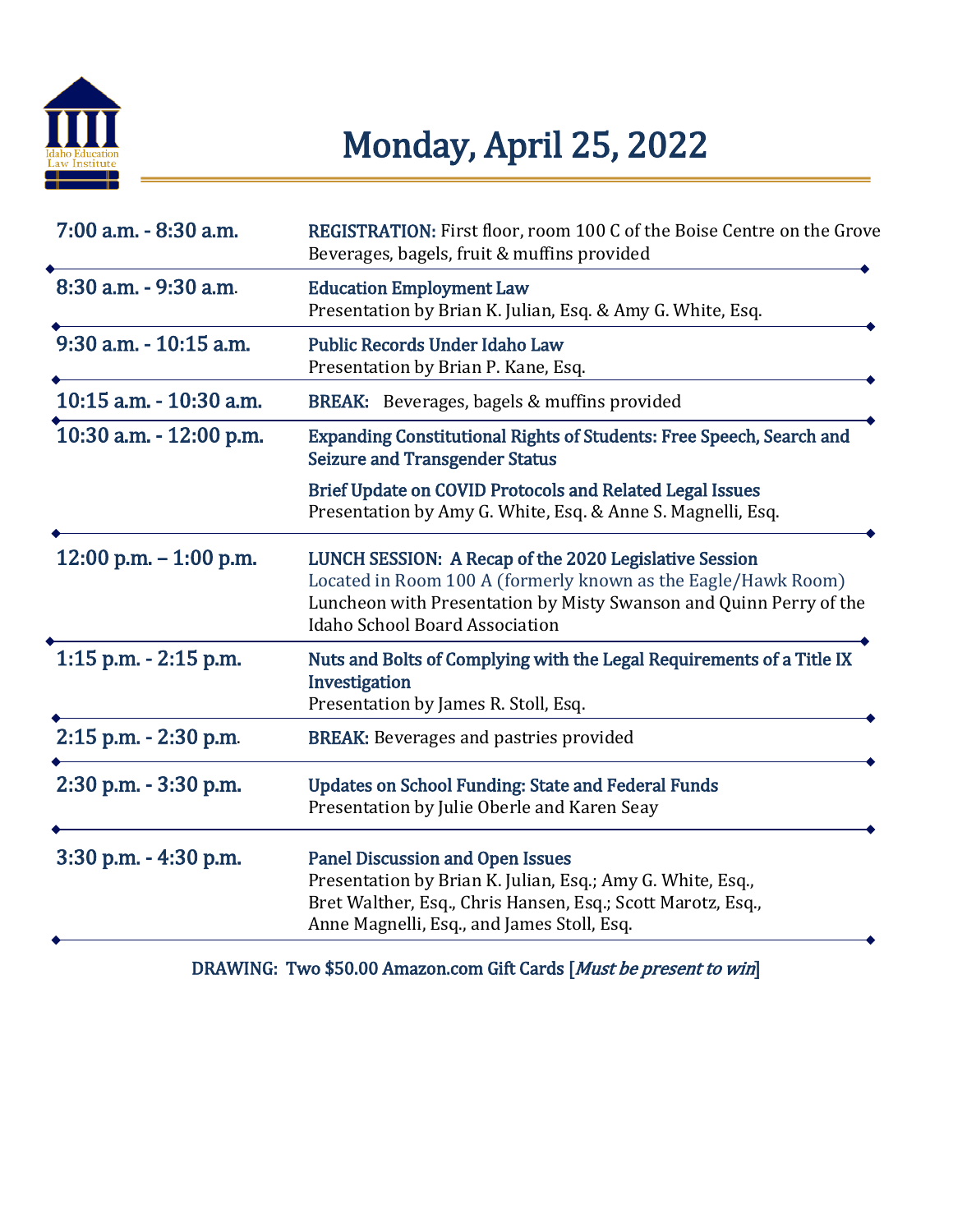

## Tuesday, April 26, 2022

| $8:30$ a.m. $-9:15$ a.m.  | <b>Student Transportation - A Risk Management Perspective</b><br>Presentation by Chad Ranstrom                                                                                                                                                |
|---------------------------|-----------------------------------------------------------------------------------------------------------------------------------------------------------------------------------------------------------------------------------------------|
| 9:15 a.m. - 10:00 a.m.    | Legal Requirement to Properly Fund Public Education<br>Presentation by Paul Stark, Esq. & Shane Reichert, Esq.                                                                                                                                |
| 10:00 a.m. - 10:15 a.m.   | <b>BREAK:</b> Beverages, bagels & muffins provided                                                                                                                                                                                            |
| 10:15 p.m. - 11:15 a.m.   | Special Education: Discipline Issues for Students who are on IEPs<br>Presentation by Chris H. Hansen, Esq.                                                                                                                                    |
| 11:15 a.m. - 12:00 p.m.   | Hiring Retired Certified Employees - Do's and Don'ts from the Litigation<br>Perspective<br>Presentation by Bret A. Walther, Esq.                                                                                                              |
| 12:00 p.m. $-1:00$ p.m.   | <b>LUNCH SESSION: Current Legislative Issues (State Department</b><br>Perspectives)<br>Located in Room 100 A (formerly known as the Eagle/Hawk Room)<br>Luncheon with Presentation by Superintendent Ybarra, State Department<br>of Education |
| $1:00$ p.m. $- 2:00$ p.m. | <b>Legal Issues Stemming From Active Shooter Scenarios</b><br>Presentation by Scott W. Marotz, Esq.                                                                                                                                           |
| 2:00 p.m. - 2:30 p.m.     | <b>Legal Panel</b><br>Presentation by Brian K. Julian, Esq.; Amy G. White, Esq.,<br>Bret Walther, Esq., Chris Hansen, Esq.; Scott Marotz, Esq.,<br>Anne Magnelli, Esq., & James Stoll, Esq.                                                   |

DRAWING: Two \$50.00 Amazon.com Gift Cards [Must be present to win]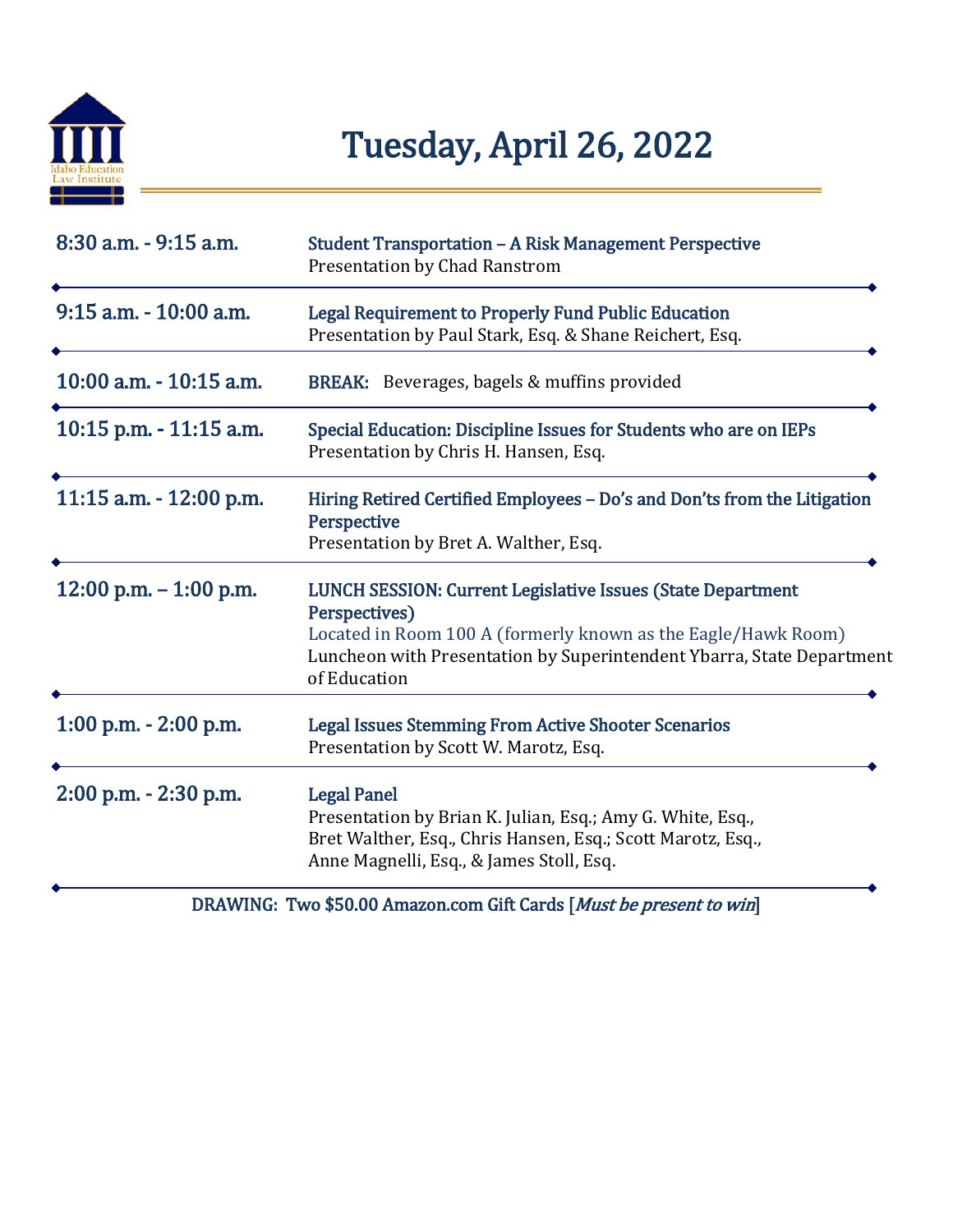

## FACULTY

Brian K. Julian, Esq., Attorney and Partner of Anderson, Julian & Hull, LLP Amy G. White, Esq., Attorney and Partner of Anderson, Julian & Hull, LLP Chad Ranstrom, Fred A. Moreton & Co. Anne S. Magnelli, Esq., Attorney and Partner of Anderson, Julian & Hull, LLP James R. Stoll, Esq., Attorney and Partner of Anderson, Julian & Hull, LLP Scott W. Marotz, Esq., Attorney with Anderson, Julian & Hull, LLP Paul J. Stark, Esq., Executive Director, Idaho Education Association Shane Reichert, Esq., General Counsel, Idaho Education Association Brian Kane, Esq., Deputy Attorney General Chris H. Hansen, Esq., Attorney and Partner of Anderson, Julian & Hull, LLP Bret A. Walther, Esq., Attorney and Partner of Anderson, Julian & Hull, LLP Sherri Ybarra, Superintendent of Public Instruction, State Department of Education Julie Oberle, Superintendent of Public Instruction's Office, Division of Public School Finance, Idaho State Department of Education Karen Seay, Director of Federal Programs, Idaho State Department of Education Misty Swanson, Executive Director, Idaho School Board Association Quinn Perry, Deputy Director & Government Affairs, Idaho School Board Association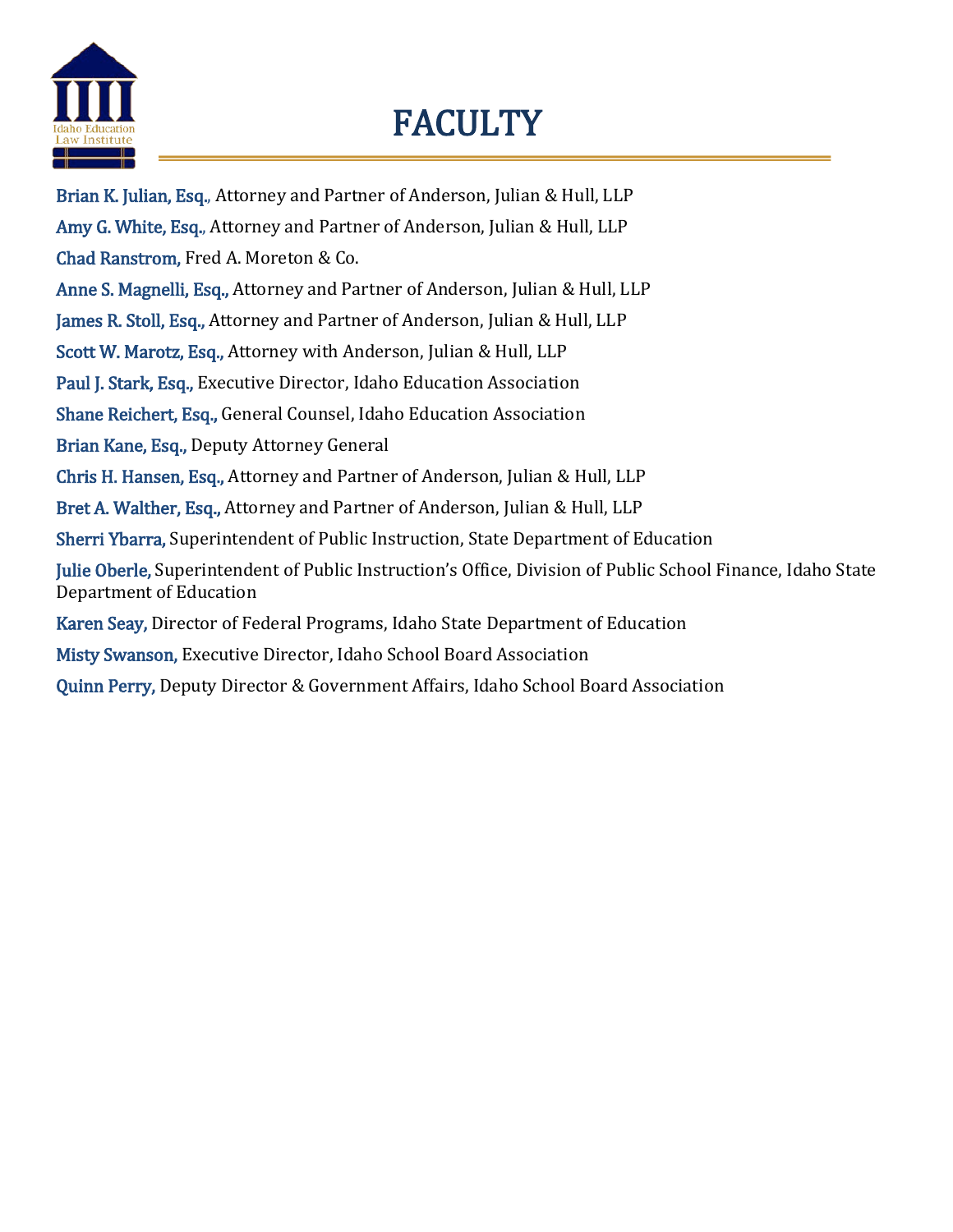### CONTINUING EDUCATION CREDIT

University of Idaho is offering a professional development credit for \$55.00 per credit (option of one or two credits). The two-credit option requires attendance at the conference and a two to three-page reflection paper. You may register and pay the required fee of \$55.00 per credit at the Seminar on Monday, April 25, 2022, from 7:00 a.m. to 11:00 a.m.

Idaho State University is offering one professional development credit for \$55.00. You may register and pay the required fee of \$55.00 at the Seminar on Monday, April 25, 2022, from 7:00 a.m. to 10:30 a.m.

Idaho State Bar is offering continuing education credit for attorneys who attend the Seminar.

#### CERTIFICATE OF COMPLETION

All requested Certificates of Completion will be emailed at the conclusion of the seminar.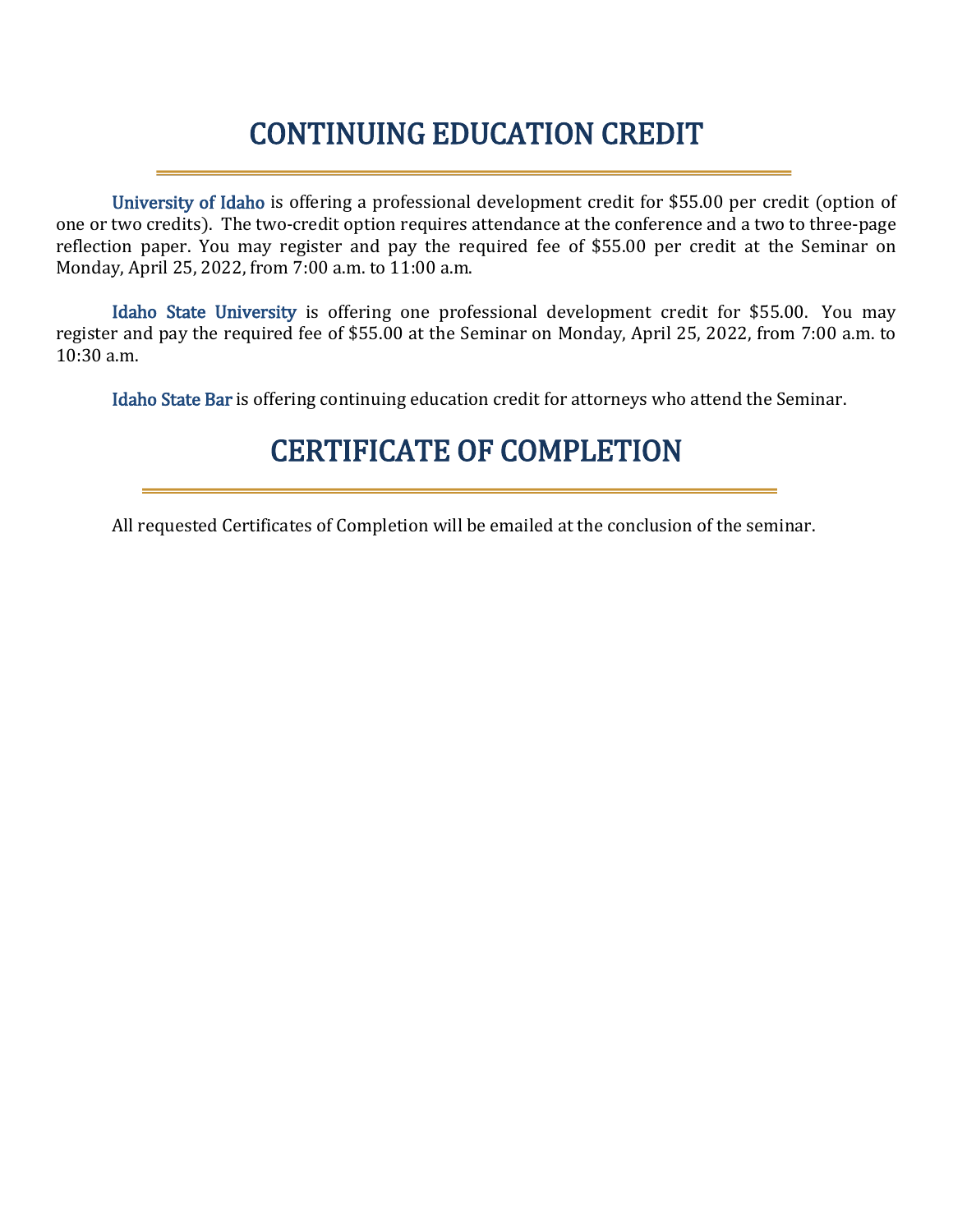

### ACCOMMODATIONS

Participants are responsible for their own housing. Blocks of rooms have been reserved at The Marriott Residence Inn (located 0.2 miles from the Boise Centre on the Grove) at 400 S. Capitol Blvd., Boise, Idaho, (208) 424-9999, for \$159.00/night. Hotel taxes of 13% are not included and are subject to change.

Cut-off date for making reservations at this group rate is March 19, 2022. Please reference The Education Law Institute to receive this rate.





Parking: Available for guests of The Marriott Inn at \$12.00/day.

Shuttle: A complimentary shuttle is available to and from the airport for hotel guests. [http://www.marriott.com/hotels/travel/boird-residence](http://www.marriott.com/hotels/travel/boird-residence-inn-boise-downtown-city-center/)[inn-boise-downtown-city-center/](http://www.marriott.com/hotels/travel/boird-residence-inn-boise-downtown-city-center/)

Rooms: 185 guest rooms contain in-room entertainment and advanced telecommunications. All sleeping rooms include turn down service, valet, mini bars and terrycloth robes.

Check In: 3 p.m. Check Out: 12 p.m.

Deposit Policy: Cancellations must be made 24 hours prior to the date of arrival.

Directions from Airport: Take Vista Avenue North. Follow Vista Avenue until it turns into Capitol Boulevard. Follow Capitol Boulevard to Capitol and Broad Street. The Marriott is on the corner of Capitol and Broad on the right hand side.

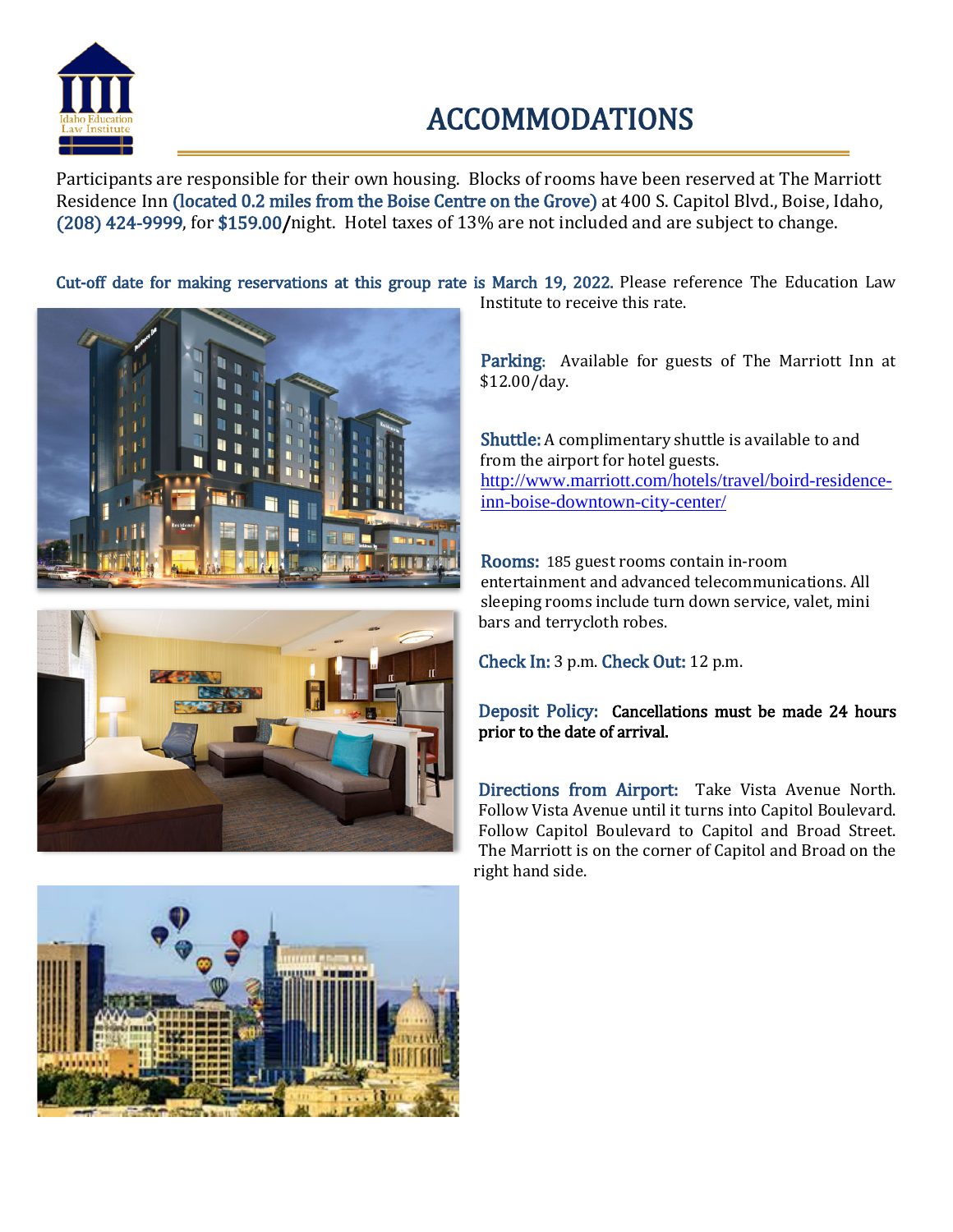

### PARKING

Participants are responsible for their own parking. Downtown Boise Public Parking Rates: All Day: \$12.00; Hourly: \$2.50; First Hour: FREE

- 皿 City Centre Garage: On the corner of 9th and Front Streets, entrance on 9th Street.
- **Eastman Garage:** Main and Idaho Streets, Entrances on Main and Idaho Streets
- 血 Capitol Terrace Garage: Main and Idaho Streets, Entrances on Main and Idaho Streets
- **The Parking** is available for guests of The Residence Inn by Marriott at \$12.00/day. See Accommodations above.